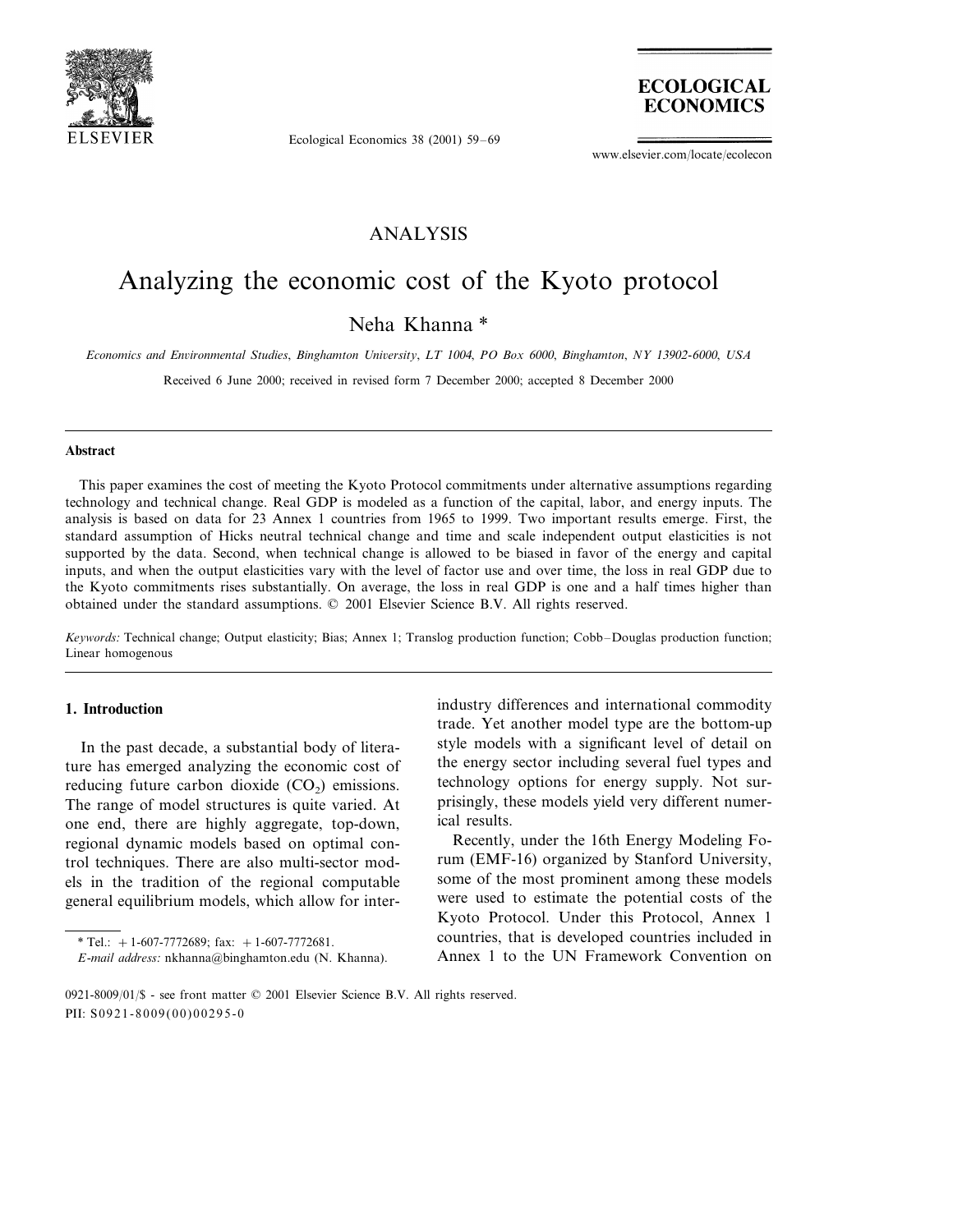Climate Change, have agreed to reduce their overall net greenhouse gas emissions to 5% below their 1990 levels by the years 2008–2012. As in the case of previous such exercises, the great advantage of the EMF study is that it tends to highlight the differences in model results due to different model structures, rather than differences in scenario construction. Despite the generally uniform scenarios under which the models were operated, the carbon tax in 2010 required for USA to meet its Kyoto commitments through domestic emissions reductions alone, ranged from about \$75 per metric tonne to more than \$400 per metric tonne (as measured in 1990 prices). In the case of Japan and the European Union, this range is even wider.

However, there is one aspect in terms of which the model results are remarkably consistent. This relates to the estimated cost of the emissions reductions under Kyoto Protocol as measured by the loss in GDP in 2010. Table 1 summarizes the GDP impact on Annex 1 countries obtained under the no-trading scenario of EMF-16. The overriding conclusion that emerges from this Table is that the economic cost of the Kyoto commitments is small.

Table 1

GDP loss under EMF-16's no-trading scenario (as a percent of  $2010$  baseline)<sup>a</sup>

| Model          | Country |       |             |      |
|----------------|---------|-------|-------------|------|
|                | US      | Japan | <b>CANZ</b> | EU   |
| <b>SGM</b>     | n.a.    | n.a.  | n.a.        | n.a. |
| <b>GRAPE</b>   | n.a.    | 0.18  | n.a.        | 0.37 |
| Oxford         | 1.91    | 1.88  | n.a.        | 0.76 |
| MERGE3         | 1.07    | 0.80  | 2.07        | 0.43 |
| MS-MRT         | 1.90    | 1.73  | 1.82        | 0.27 |
| <b>G-CUBED</b> | 0.45    | 0.54  | 0.60        | 0.71 |
| ABARE          | 2.14    | 0.83  | 1.59        | 0.42 |
| <b>CETA</b>    | 1.98    | n.a.  | n.a.        | n.a. |
| AIM            | 0.47    | 0.24  | 0.57        | 0.15 |
| <b>RICE</b>    | 0.97    | 0.81  | 1.15        | 0.23 |
| Average        | 1.34    | 0.88  | 1.30        | 0.42 |

<sup>a</sup> *Note*: these estimates are based on Figures 7 and 9 of Weyant and Hill (1999), since published versions of these models do not provide the data directly. In addition, GDP figures for 1990 were obtained from World Bank (1992). For CANZ, the sum of GDP in Canada, Australia, and New Zealand was used. For the European Union (EU), the 1990 OECD GDP was used. For detailed model results, see the 1999 special issue of the *Energy Journal*. n.a., Not available.

On average, the loss in 2010 GDP would be less than 1%. Even in the models with the highest estimates, the reduction in GDP is about  $2\%$ .<sup>1</sup>

One factor that could possibly explain this result is the structure of the production function embedded in these models, and the nature of technical change implicit therein. While the models included in this study differ widely in terms of overall structure, they uniformly assume Hicks neutral technical change and time invariant production or output elasticities. In addition, it is also assumed that the output elasticities do not vary with the level of factor use. The current analysis has a dual focus. First, it will be shown that these assumptions are not borne out by the recent empirical history of the Annex 1 countries. Second, and more important, relaxing these assumptions may significantly increase the estimated loss in GDP.

#### **2. The econometric model**

Since the focus of the paper is the impact of technology assumptions embedded in the aggregate production function on the costs of meeting the Kyoto commitments, the model used here abstracts from all other economic factors that might affect the results. An econometric model based on pooled cross-section and time series data from 1965 to1990 for 23 industrialized Annex 1 countries is used. Countries not included in the sample are Liechtenstein, Monaco, countries of the former Soviet Union and those in Eastern Europe, due to nonavailability of data. Details on data and data sources are provided in the Appendix A.

Real GDP in each time period (GDP<sub>t</sub>) is modeled as a function of the contemporaneous capital  $(K_t)$ , labor  $(L_t)$ , and energy  $(E_t)$  inputs. The trend variable  $(\tau)$  captures technological change. Output elasticities for each factor input are estimated using a translog production function that is linear homogenous in factor inputs. Interactions between factor use and time are included to allow for biased technical change. This also allows the output elas-

<sup>&</sup>lt;sup>1</sup> Another important conclusion is that USA is likely to bear the highest relative cost, followed closely by CANZ, an economic region defined by Canada, Australia, and New Zealand.